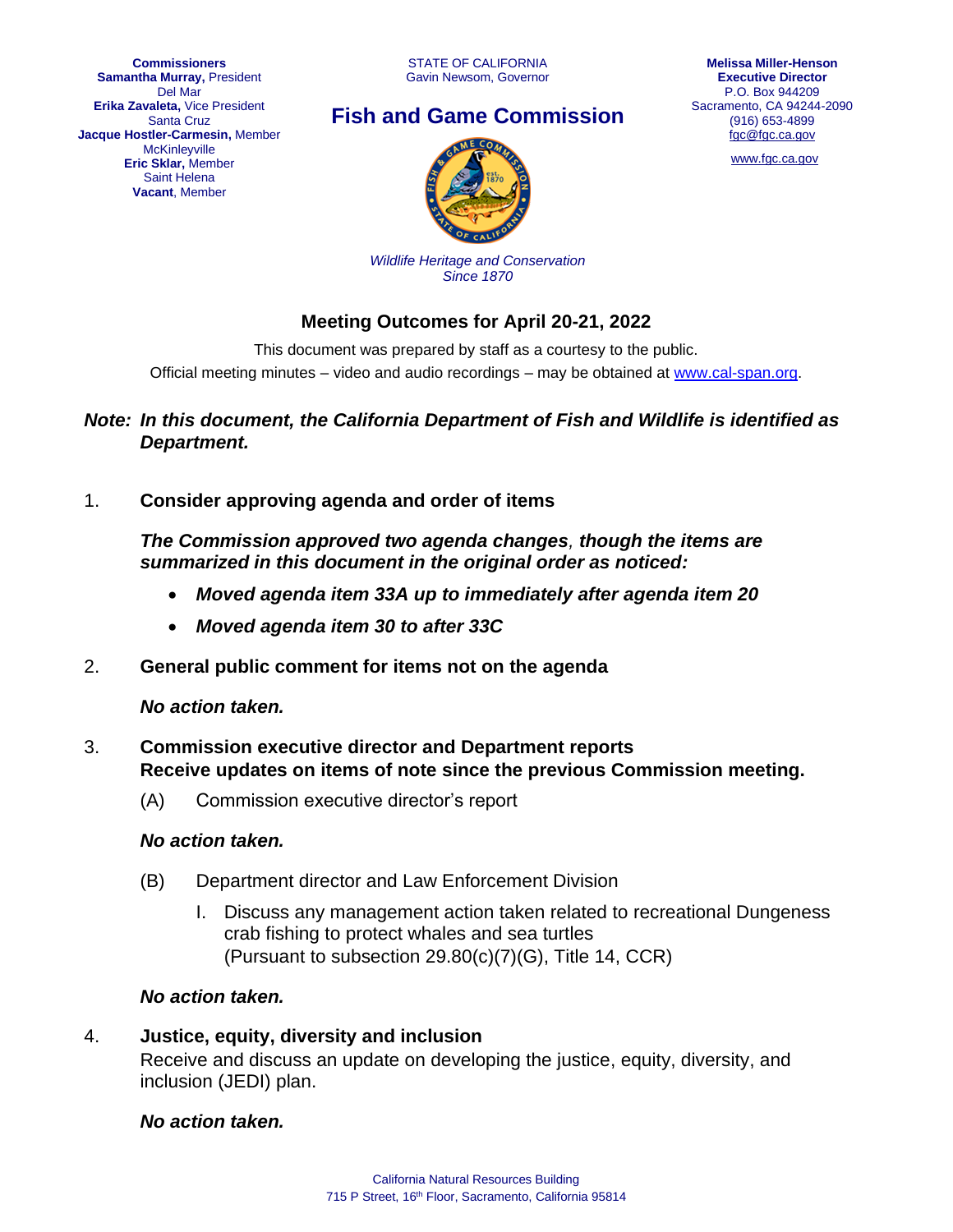# 5. **Clarification of allowed and prohibited uses for state marine recreational management areas (SMRMAs)**

Consider authorizing publication of notice of intent to amend regulations to clarify allowed and prohibited uses for SMRMAs. (Amend subsections 632(b)(9), (37), (41), (42), and (91), Title 14, CCR)

# *The Commission authorized the publication of notice as proposed.*

# 6. **Recreational clam, sand crab, and shrimp gear**

Consider adopting proposed regulations to continue the emergency regulations prohibiting use of hydraulic pump gear for recreational take of clams, sand crab and shrimp through a regular rulemaking. (Amend sections 29.05, 29.20 and 29.80, Title 14, CCR)

# *The Commission adopted the proposed regulations.*

# 7. **Pink (ocean) shrimp fishery management plan**

Consider adopting *Pink (Ocean) Shrimp,* Pandalus jordani*, Fishery Management Plan* and consider taking final action under the California Environmental Quality Act (CEQA). (Pursuant to Section 7075, et seq., Fish and Game Code)

# *The Commission adopted the proposed fishery management plan and certified it as the functional equivalent of an environmental impact report under CEQA.*

# 8. **Pending aquaculture lease amendment requests**

(A) Tomales Bay Oyster Company

Consider approving Department recommendation to approve adding new methods and further evaluate new species requested for State Water Bottom Lease No. M-430-05 in Tomales Bay. (Pursuant to Section 15400, Fish and Game Code)

#### *The Commission approved the Department recommendation, with the modification of the phrase "Current cultivation areas where eelgrass has encroached…" with "Current cultivation areas where eelgrass co-exists…" in Condition 2. The Commission continued the consideration of approving requested culture species to a future meeting following environmental review.*

(B) Hog Island Oyster Company

Receive updated request and Department recommendation concerning request to authorize harvest of edible macroalgal species naturally recruited on aquaculture gear for state water bottom lease nos. M-430-10, M-430-11, M-430-12, and M-430- 15 in Tomales Bay. (Pursuant to Section 15400, California Fish and Game Code)

#### *No action taken.*

# 9. **Regulation change petitions (marine)**

#### (A) **New petitions**

Receive new petitions for regulation change. Consideration of whether to grant, deny, or refer for additional review is expected to be scheduled for the June 15-16, 2022 meeting.

#### *No action taken.*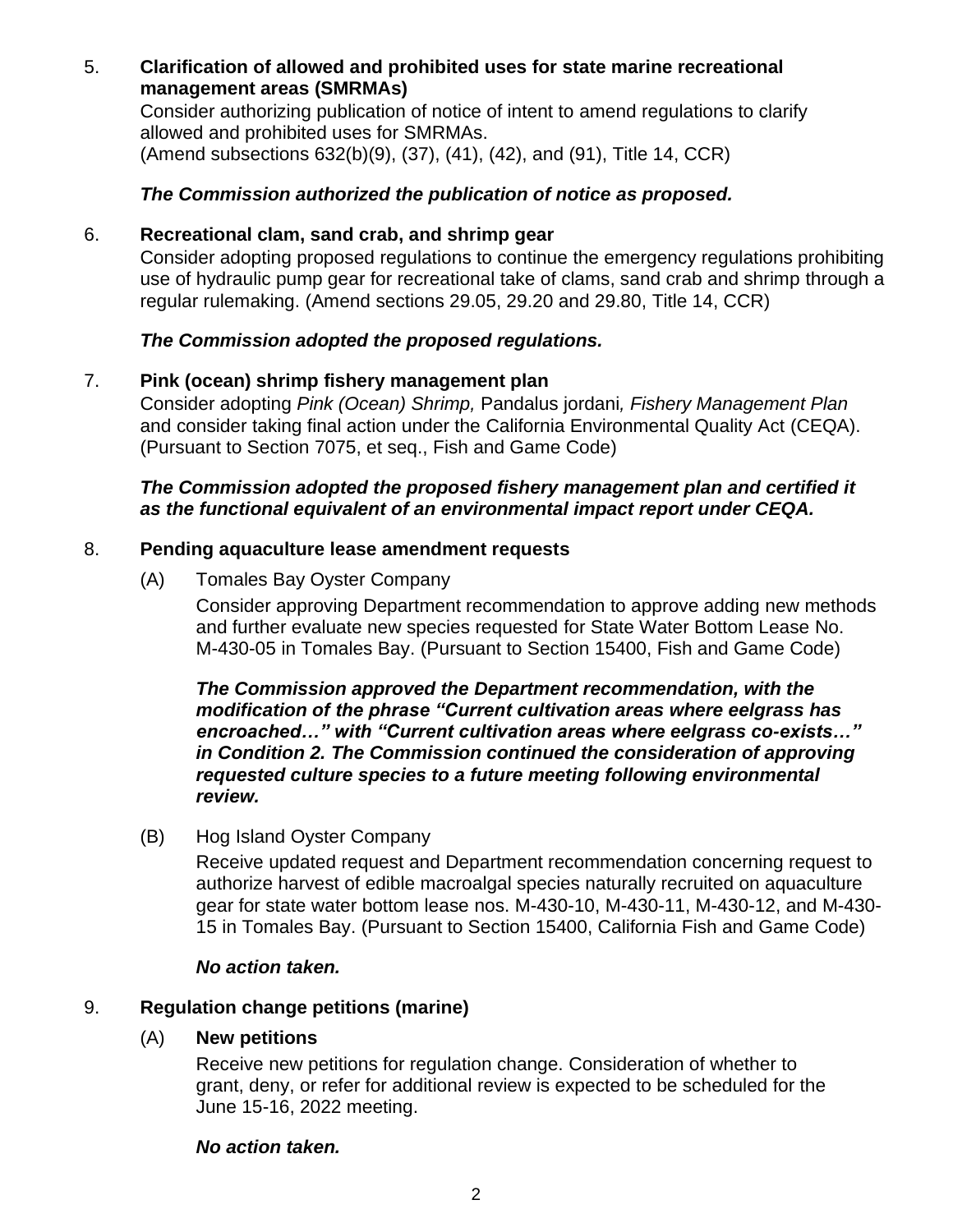# (B) **Previously received petitions** – *None scheduled*

Consider whether to grant, deny, or refer for additional review, petitions for regulation change received at previous meetings. (Pursuant to Section 662, Title 14, CCR)

#### *No action taken.*

# 10. **Non-regulatory requests from previous meetings (marine)**

Consider and potentially act on requests for non-regulatory action received from members of the public at previous meetings.

*The Commission adopted the staff recommendations on non-regulatory requests as proposed, and directed staff to communicate with the California Coastal Commission about potentially scheduling a joint meeting and work with the president to identify agenda items for that meeting.*

### 11. **Licensing and permitting decisions to rely upon as precedent**

Consider designating past Commission licensing and permitting decisions as precedent. (Pursuant to Section 11425.60, Government Code)

# *The Commission designated ten past decisions as precedent.*

#### 12. **Committee and Department reports**

Receive updates on items of note since the previous Commission meeting.

(A) Marine Resources Committee (MRC)

Receive summary and consider approving recommendations from the March 24, 2022 committee meeting. Discuss referred topics and consider revisions to topics and timing.

#### *The Commission approved the recommendations from the March 24, 2022 MRC meeting and changes to the work plan. The Commission also directed staff to identify a new location for the July 14, 2022 MRC meeting near Napa/Sonoma counties, and to move the November 17, 2022 MRC meeting to San Diego.*

- (B) Department Marine Region
	- I. Update on annual recreational ocean salmon and Pacific halibut regulations, and automatic conformance to federal regulations.

#### *No action taken.*

(C) Tribal Committee (TC)

Receive verbal summary and consider approving recommendations from the April 19, 2022 committee meeting. Discuss referred topics and consider revisions to topics and timing.

*The Commission approved the recommendations from the April 19, 2022 TC meeting and changes to the work plan as presented.*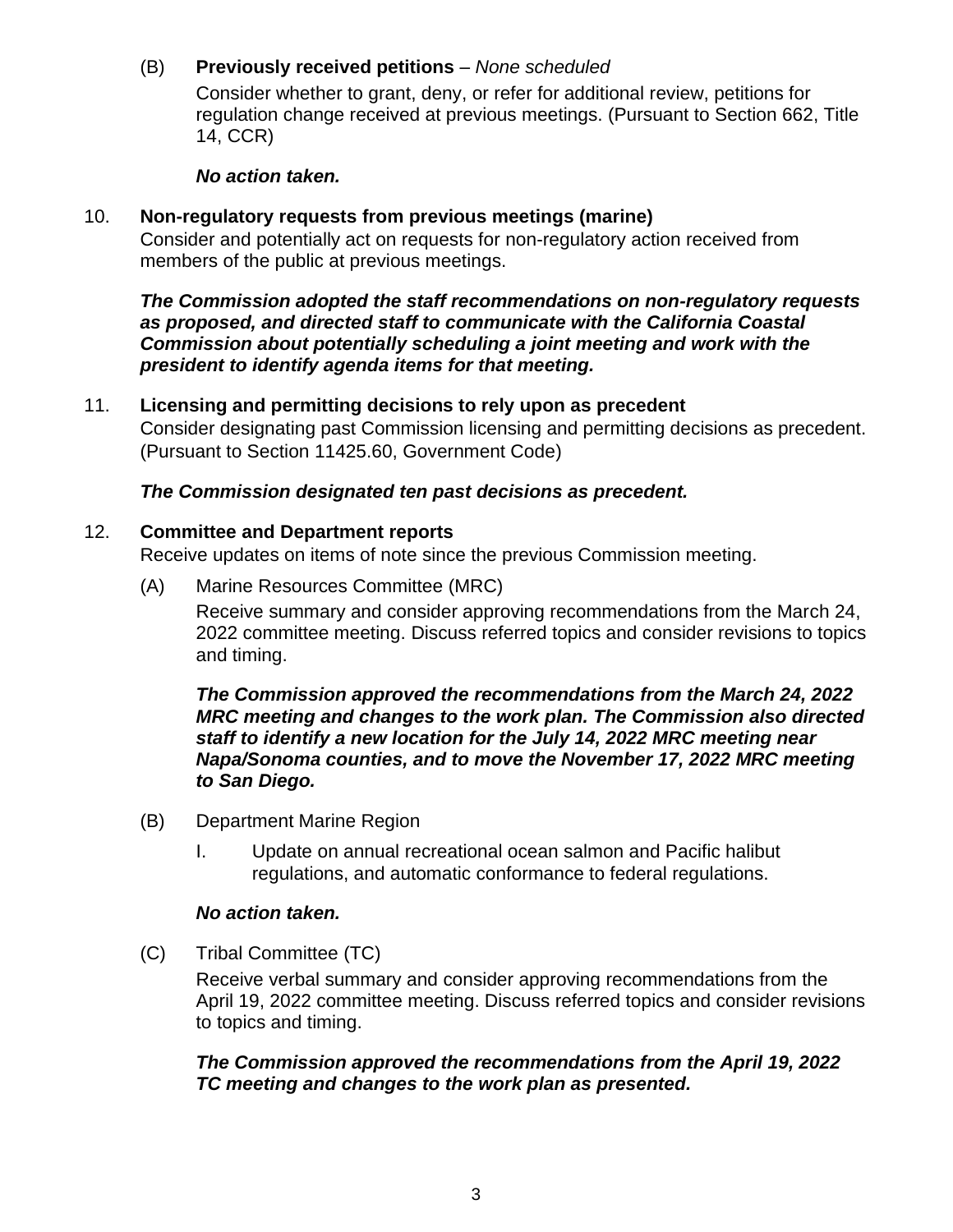# 13. **General public comment for items not on the agenda**

## *No action taken.*

# 14. **Five-year private lands wildlife habitat enhancement and management area (PLM) plans**

Consider approving five-year PLM plans and 2022-2026 licenses for: (Pursuant to Section 601, Title 14, CCR)

- (A) San Benito County
	-

I. Lewis Ranch **II.** Trinchero Ranch

- (B) San Luis Obispo County
	- I. Avenales Ranch

# *The Commission approved the 3 five-year PLM licenses and plans for 2022-2026.*

#### 15. **Annual PLM plans**

Consider approving annual PLM plans and 2022/2023 licenses for: (Pursuant to Section 601, Title 14, CCR)

- (A) Del Norte County
	- I. Alexandre Ecodairy Farms PLM
- (B) Humboldt County
	- I. Big Lagoon
		- II. Cottrell Ranch
		- III. Diamond C Outfitters
		- IV. Hunter Ranch
- (C) Kern/Los Angeles counties I. Tejon Ranch
- (D) Mendocino County
	- I. Ackerman-South Daugherty WMA
	- II. Amann Ranch
	- III. Antler Hill Ranch
	- IV. Bridges Ranch
	- V. Capistran Ranch
	- VI. Carley Ranch
	- VII. Christensen Ranch
- (E) Merced County
	- I. DeFrancesco-Eaton Ranch
- (F) Monterey County
	- I. Alexander Ranch
	- II. Gabilan Ranch
	- III. Hartnell Ranch
	- IV. Indian Valley Cattle Company (Lombardo Ranch)
- (G) Monterey/San Benito counties
	- I. Morisoli Ranch
- II. Smith River PLM
- V. Klamath PLM
- VI. Rainbow Ridge PLM
- VII. Redwood House Ranch
- VIII. Wiggins Ranch
- VIII. Eden Valley Ranch
- IX. Miller-Eriksen Ranch
- X. Schneider Ranch
- XI. Seven Springs Ranch
- XII. Shamrock Ranch
- XIII. Six Point Ranch
- XIV. Summer Camp Ranch
- V. Peachtree Ranch
- VI. San Bartolome Ranch PLM
- VII. SkyRose Ranch, LLC PLM
- VIII. Work Ranch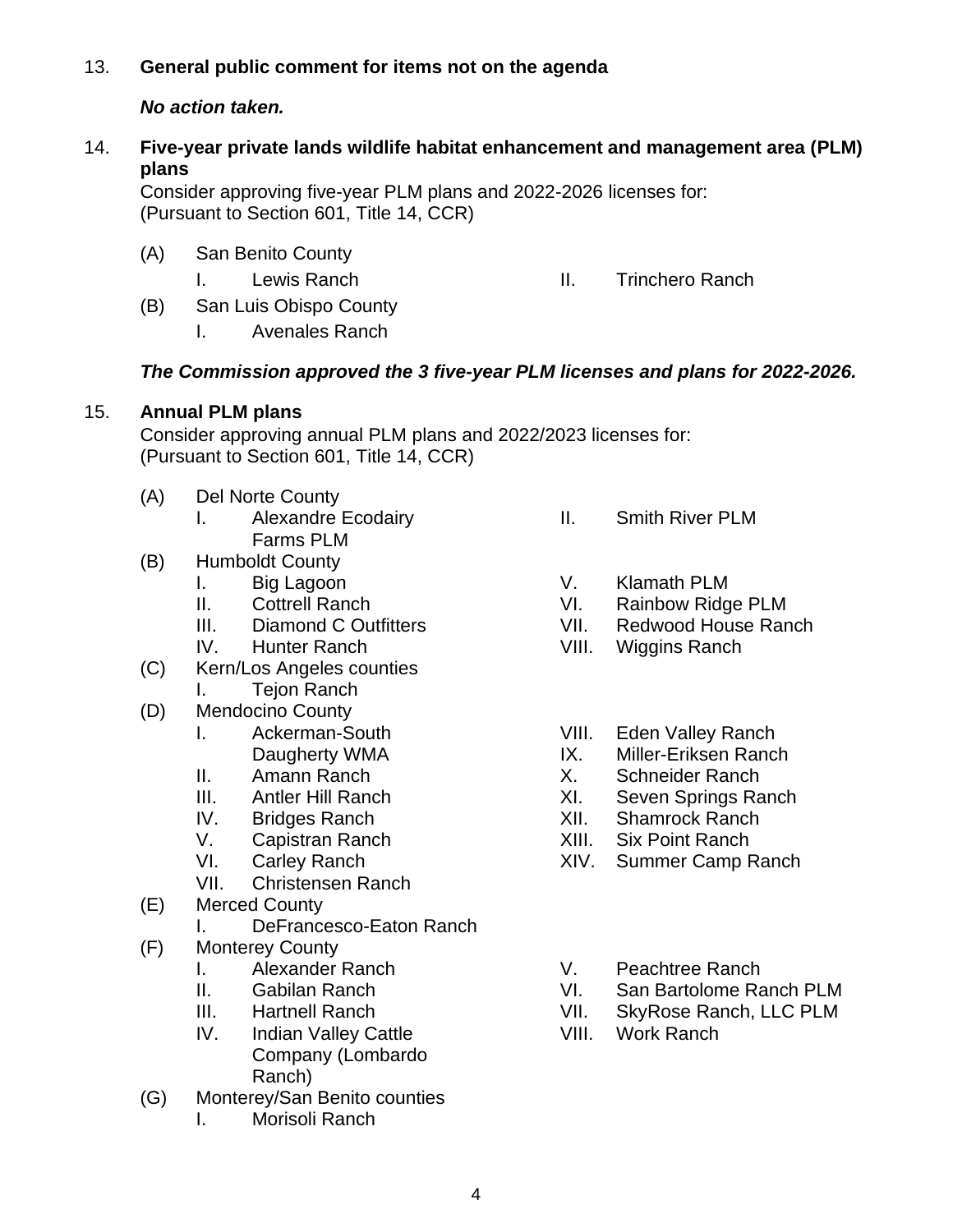- (H) Monterey/San Luis Obispo counties
	- I. Camp 5 Outfitters Roth Ranch PLM
- (I) San Benito County
- (J) San Luis Obispo County
	- I. Carnaza Ranch
	- II. Carrizo Ranch
	- III. Chimney Rock Ranch
- (K) San Luis Obispo and Kern counties I. Temblor Ranch
- (L) Shasta County
	- I. Stackhouse Ranch
- (M) Stanislaus County
	- I. Rooster Comb Ranch
- (N) Tehama County
	- I. 3D Ranch
	- II. Bell Ranch
- (O) Trinity County
	-
- I. Lone Ranch **II.** Rancho La Cuesta
	- IV. Clark & White Ranches
	- V. D-Rafter-"L" Ranch, LLC
	- VI. Hearst Ranch

- III. R Wild Horse Ranch
- I. Stewart Ranch **II.** Travis Ranch

# *The Commission approved the 52 annual PLM licenses and plans.*

# 16. **Wild Trout Waters**

Receive Department recommendation and consider adopting proposed amendments to the Commission's Designated Wild Trout Waters policy. (Pursuant to Section 1727, Fish and Game Code)

# *The Commission approved the proposed amendments to the Commission Designated Wild Trout Waters Policy.*

# 17. **Inyo rock daisy**

Consider approving the Department's request for a 30-day extension to review the petition to list Inyo rock daisy (*Perityle inyoensis* synonym *Laphami inyoenis*) as threatened or endangered under the California Endangered Species Act (CESA). (Pursuant to Section 2073.5, Fish and Game Code)

#### *The Commission approved the Department's request for a 30-day extension.*

# 18. **Temblor legless lizard**

Receive the Department's 90-day evaluation report on the petition to list Temblor legless lizard (*Anniella alexanderae*) as threatened or endangered under CESA. (Pursuant to Section 2074.2, Fish and Game Code)

#### *No action taken.*

# 19. **Western Joshua tree**

Receive the Department's one-year status review report on the petition to list western Joshua tree (*Yucca brevifolia*) as threatened under CESA. (Pursuant to Section 2074.6, Fish and Game Code)

#### *No action taken.*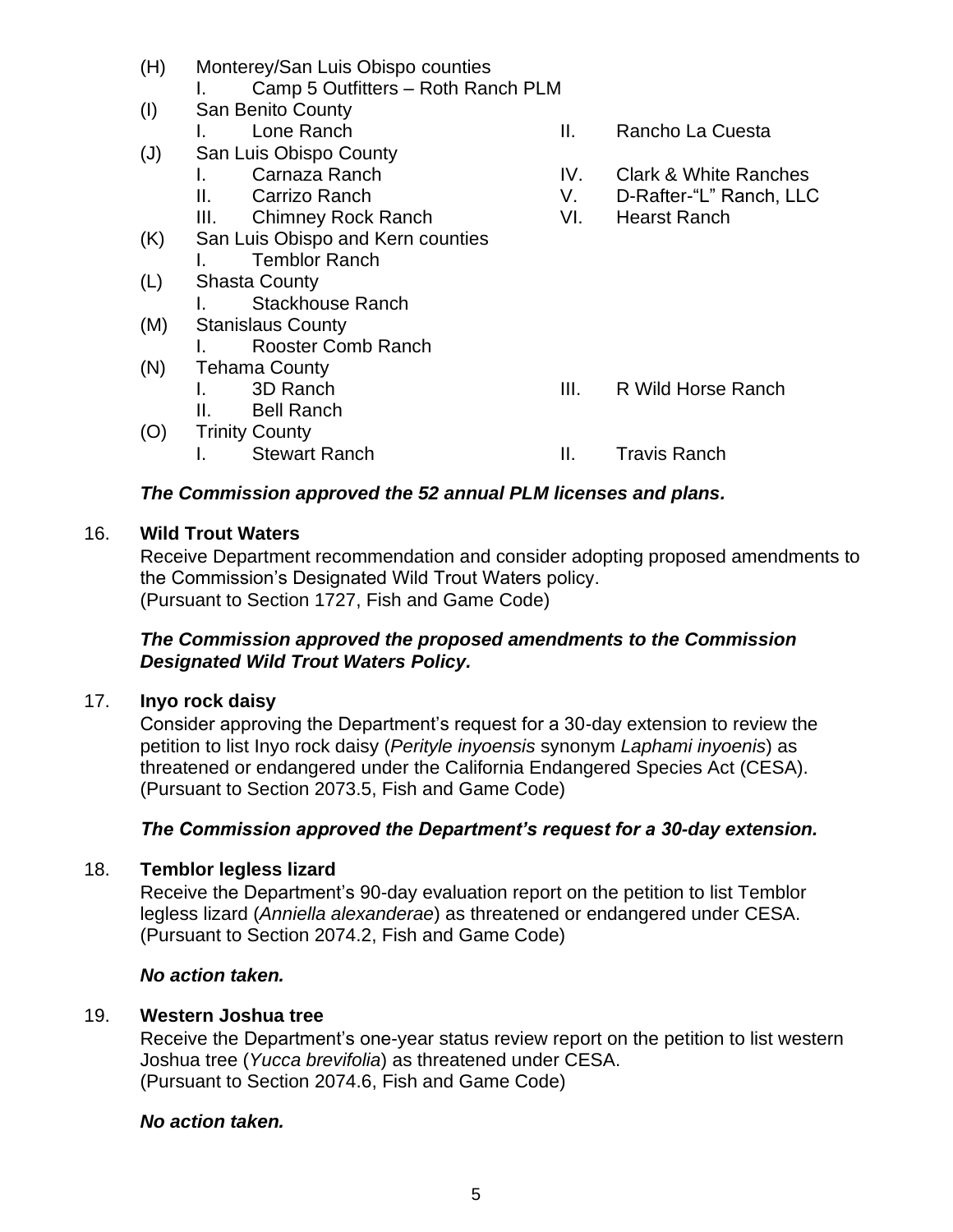# 20. **Milo Baker's lupine**

Receive the Department's one-year status review report on the petition to change the status of Milo Baker's lupine (*Lupinus milo-bakeri)* from threatened to endangered under CESA. (Pursuant to Section 2074.6, Fish and Game Code)

# *No action taken.*

### 21. **Northern California summer steelhead**

Consider ratifying findings for the decision to list northern California summer steelhead (*Oncorhynchus mykiss irideus*) as endangered under CESA. (Pursuant to sections 2074 and 2074.2, Fish and Game Code)

### *The Commission adopted the proposed findings, replacing "plasticity" with "population diversity" on page 7.*

# 22. **Desert pupfish**

Receive presentation on the Department's five-year status review report for desert pupfish (*Cyprinodon macularius*), which is listed as endangered under CESA. (Pursuant to sections 2074 and 2074.2, Fish and Game Code)

#### *No action taken.*

# 23. **Southern California Steelhead**

Consider and potentially act on the petition, Department's evaluation report and comments received to determine whether listing southern California steelhead (*Oncorhynchus mykiss*) as endangered under CESA may be warranted. (Pursuant to sections 2074 and 2074.2, Title 14, CCR)

Note: Pursuant to Fish and Game Code Section 2074.2, the Commission, at its February 16-17, 2022 meeting, closed the public hearing and administrative record for this item and continued the meeting on the petition solely for the purpose of deliberation and decision. Therefore, no further public comment (written or verbal) will be accepted for or at this meeting for the agenda item.

If the Commission determines that listing may be warranted, the Department will undertake a one-year status review before the Commission can make a final decision on listing, and southern California steelhead will become a candidate species pursuant to Section 2074.2 of the Fish and Game Code.

#### *The Commission determined that listing southern California steelhead as an endangered species under CESA may be warranted, recognizing that "the Department has represented, and the Commission understands, implementation of CESA prohibitions are not generally applicable on tribal trust lands."*

# 24. **Conditional take of southern California steelhead**

If the Commission determines that listing may be warranted, consider regulatory action to allow take of southern California steelhead (*Oncorhynchus mykiss*) under certain circumstances by either authorizing a notice of intent to adopt a regulation at a future meeting or adopting an emergency regulation at this meeting, and consider taking final action under the California Environmental Quality Act.

(Pursuant to sections 399 and 2084, Fish and Game Code)

*The Commission adopted the proposed emergency regulation, removing "general welfare" in the regulation language.*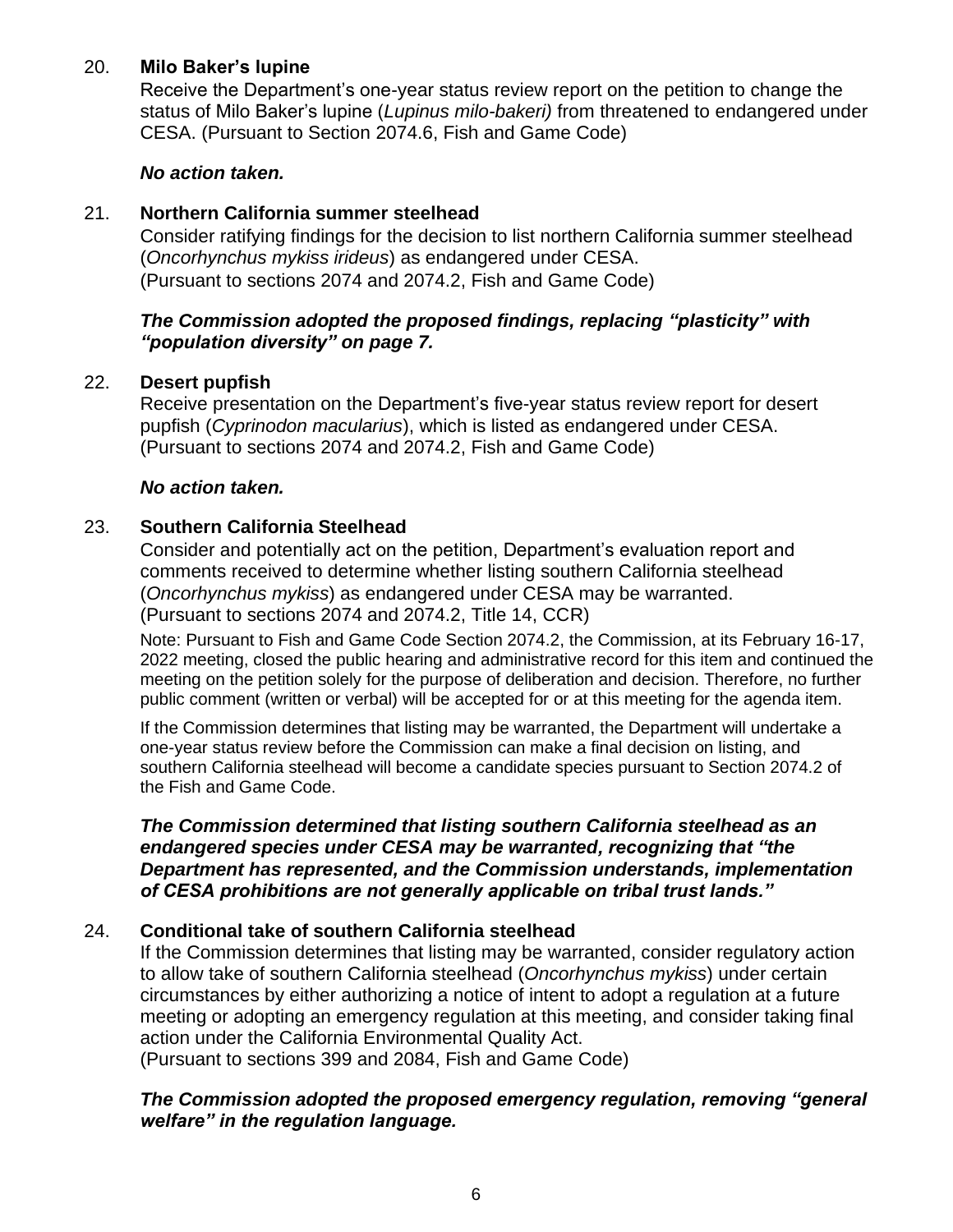# 25. **Game fish contests**

Consider authorizing publication of notice of intent to amend game fish contest regulations. (Amend Section 230, Title 14, CCR)

#### *The Commission authorized publication of the notice of intent as proposed.*

#### 26. **Sport fishing regulations updates**

Consider authorizing publication of notice of intent to amend freshwater and ocean sport fishing regulations. (Amend sections 2.00, 2.25, 2.30, 5.00, 5.15, 5.41, 5.75, 5.79, 5.85, 5.87, 7.40, 7.50, 8.00, and 29.85, Title 14, CCR)

#### *The Commission authorized publication of the notice of intent as proposed.*

#### 27. **Central Valley sport fishing**

Discuss proposed amendments to Central Valley sport fishing regulations. (Amend subsections 7.40(b)(4), (43), (66) and (80), Title 14, CCR)

#### *No action taken.*

#### 28. **Klamath River Basin sport fishing**

Discuss proposed amendments to Klamath River Basin sport fishing regulations. (Amend subsection 7.40(b)(50), Title 14, CCR)

#### *No action taken.*

#### 29. **Waterfowl hunting**

Consider adopting proposed amendments to waterfowl hunting regulations. (Amend Section 502, Title 14, CCR)

#### *The Commission certified the final environmental document, adopted the proposed project, and adopted the amendments to the regulations as presented.*

#### 30. **Regulation change petitions (wildlife and inland fisheries)**

(A) New petitions

Receive new petitions for regulation change. (Pursuant to Section 662, Title 14) Consideration of whether to grant, deny, or refer for additional review is expected to be scheduled for the June 15-16, 2022 meeting.

#### (B) Previously received petitions Consider whether to grant, deny, or refer for additional review, petitions for regulation change received at previous meetings. Any petitions granted today will be added to the Commission's rulemaking calendar for development and future consideration. (Pursuant to Section 662, Title 14, CCR)

- I. Petition 2021-020: Request to adopt special regulations for the North Yuba River **(Granted)**
- II. Petition 2021-027: Request to eliminate open hunting season for black bear until the Department's bear management plan is updated **(Denied)**
- III. Petition 2022-01: Request to prohibit waterfowl hunting in specific areas along the shoreline near Benicia and Southhampton Bay **(Referred)**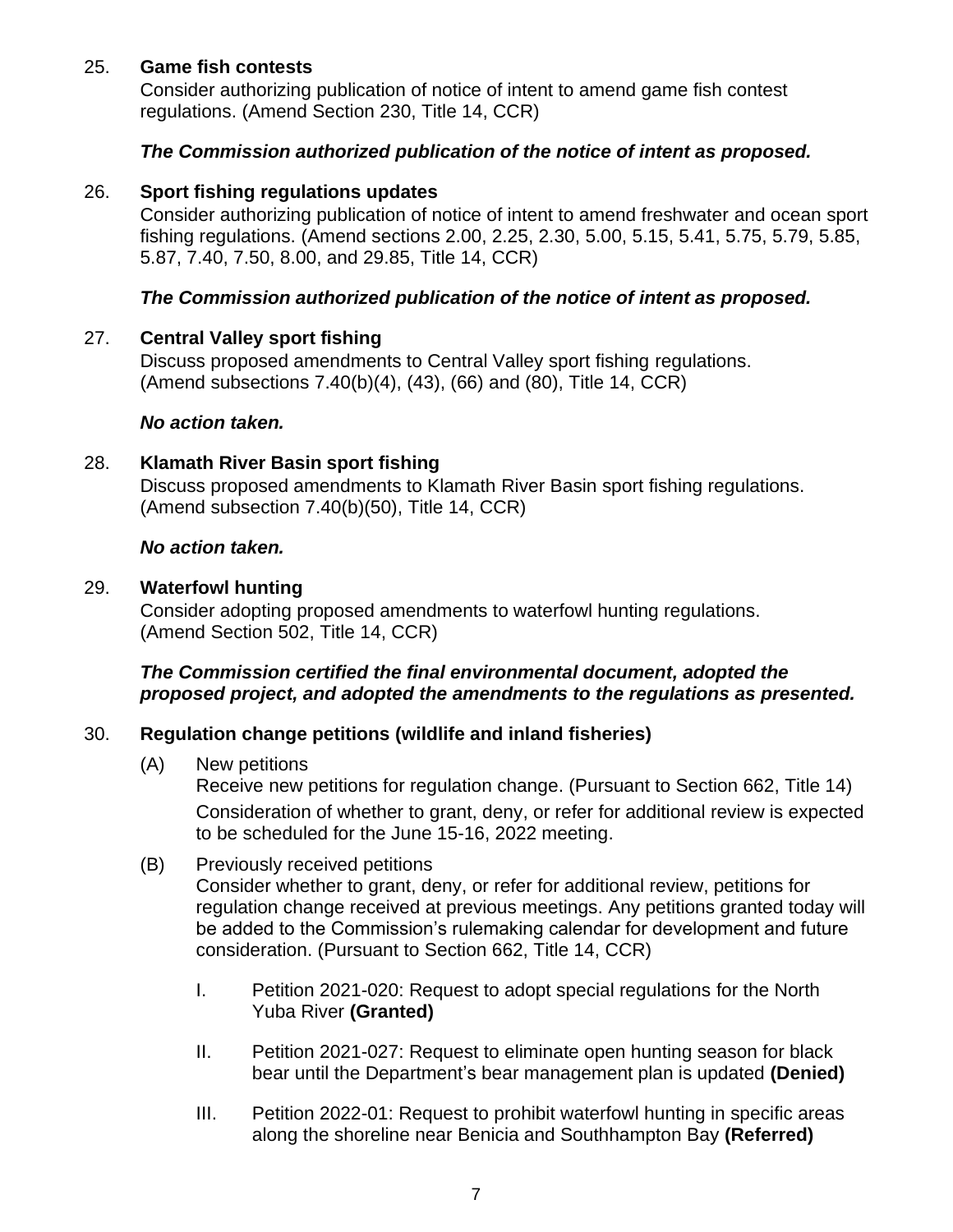IV. Petition 2022-02: Request to create a new class of deer hunting tags restricted to method of take such as traditional archery and muzzleloading shotgun and rifle. **(Referred)**

*The Commission granted Petition 2021-020 for consideration in a future rulemaking, referred petitions 2022-01 and 2022-02 to the Department for review and recommendation, and denied Petition 2021-027.*

31. **Non-regulatory requests from previous meetings (wildlife and inland fisheries)** Consider and potentially act on requests for non-regulatory action received from members of the public at previous meetings.

### *The Commission adopted the proposed staff recommendations for nonregulatory requests.*

# 32. **Committee and Department reports**

Receive updates on items of note since the previous Commission meeting.

(A) Wildlife Resources Committee (WRC) Discuss referred topics and consider revisions to topics and timing. Consider approving draft agenda topics for the next committee meeting on May 19, 2022.

# *The Commission approved draft agenda topics for the May 19, 2022 WRC meeting as proposed.*

(B) Department Wildlife and Fisheries Division, and Ecosystem Conservation **Division** 

#### *No action taken.*

# 33. **Commission administrative items**

(A) Legislation and other agency regulations

*The Commission directed staff — in concert with the Commission president — to draft and send to the legislature a general letter of support for the concept of reducing wild pig populations through multiple measures and reiterated the direction to develop a public workshop on wild pigs.*

(B) Rulemaking timetable updates

### *The Commission approved the proposed changes to the rulemaking timetable.*

(C) Future meetings – May 19 and June 15-16, 2022

*The Commission approved agenda items for its May 19, 2022 and June 15-16, 2022 meetings, with the addition of a discussion on hybrid meetings and meeting formats.*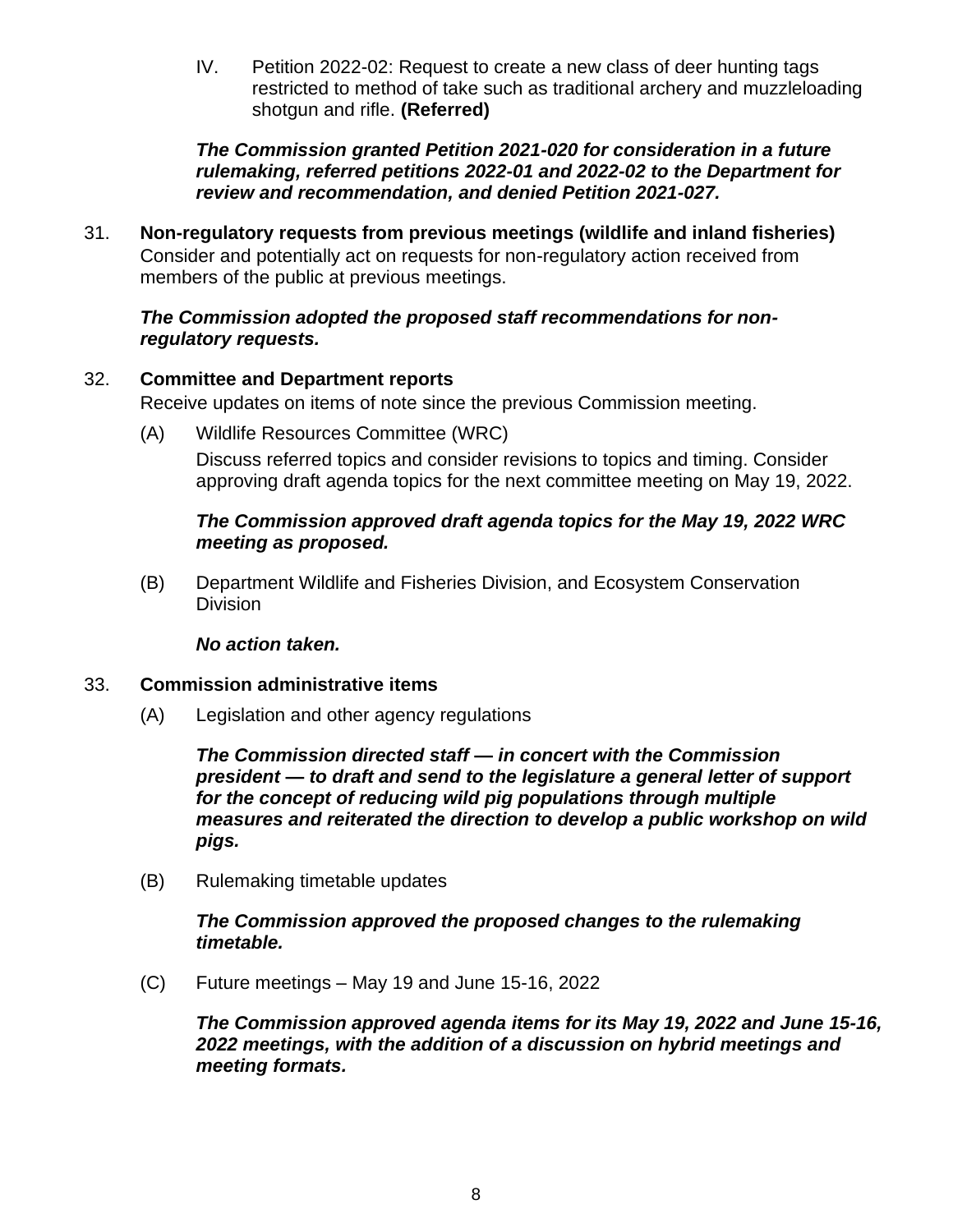(D) New business

# *No action taken.*

Adjourn